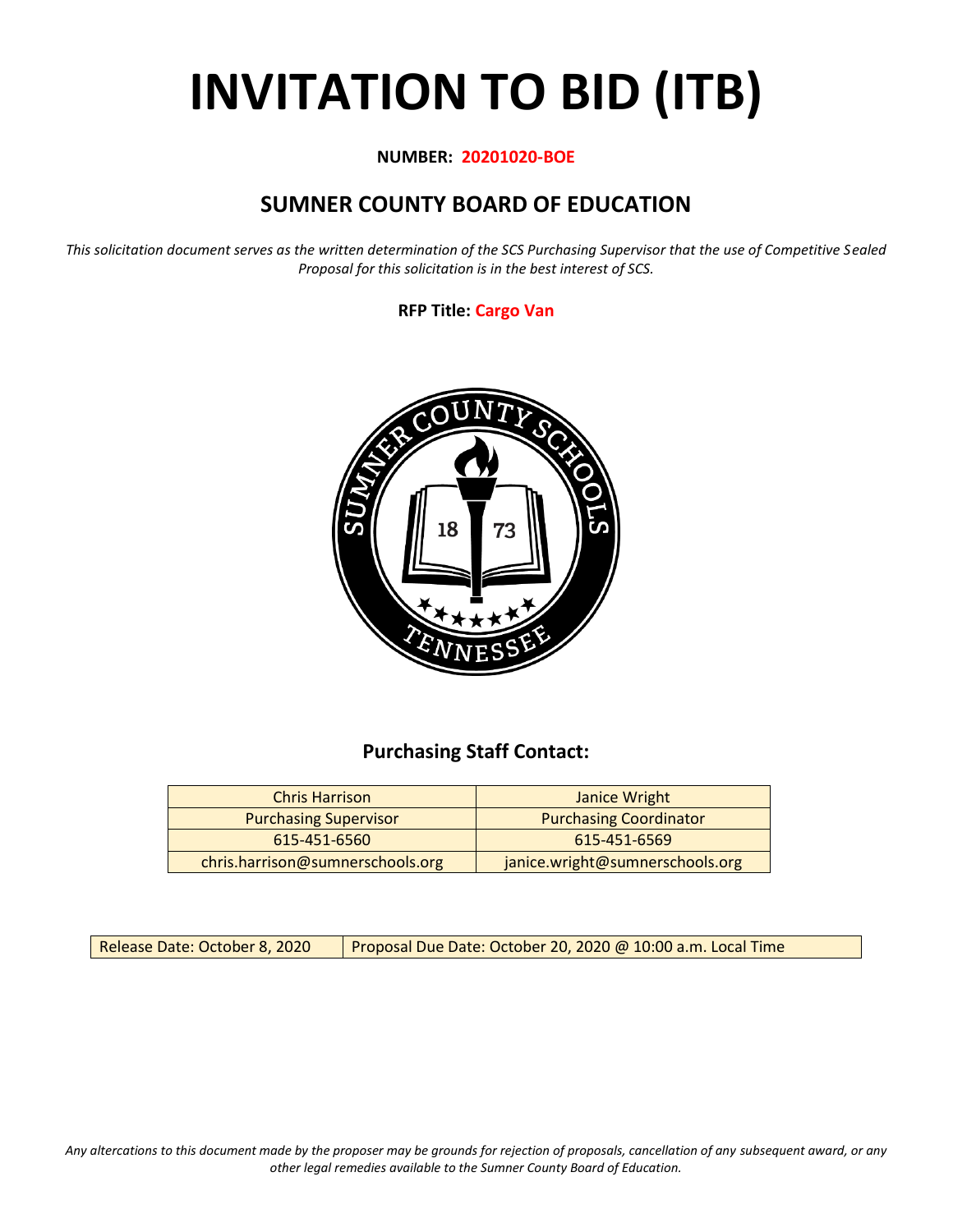# **NOTICE TO PROPOSERS**

There may be one or more amendments to this ITB. In order to receive communication for any such amendments issued specifically to this ITB, the proposer must provide the information requested below to the Sumner County Board of Education (SCS) Purchasing Department. The information may be sent by email to: Chris Harrison, Purchasing Supervisor, chris.harrison@sumnerschools.org. SCS will send amendments only to those proposers which complete and return this information in a timely manner.

| <b>ITB Number:</b>      | 20201020-BOE CARGO VAN |
|-------------------------|------------------------|
| Company Name:           |                        |
| <b>Mailing Address:</b> |                        |
|                         |                        |
|                         |                        |
| <b>Phone Number:</b>    |                        |
| <b>Contact Person:</b>  |                        |
| Email Address:          |                        |
|                         |                        |
|                         |                        |
| <b>Printed Name:</b>    |                        |
| Date:                   |                        |

Emailed amendments will be sent in a Microsoft Word (Office for Windows) or Portable Document Format (pdf) format. Any alterations to the document made by the proposer may be grounds for rejection of proposal, cancellation of any subsequent award or any other legal remedies available to SCS.

Amendments will also be posted on the SCS website **https://sumnerschools.org/index.php/current-bids-and-rfps** and attached to the solicitation listing as a PDF or WORD file. Check the particular solicitation on the Current Bids and RFPs webpage for any posted amendments.

By completing and returning this form, the Proposer has expressed its intent to provide a proposal for **20201020-BOE CARGO VAN.**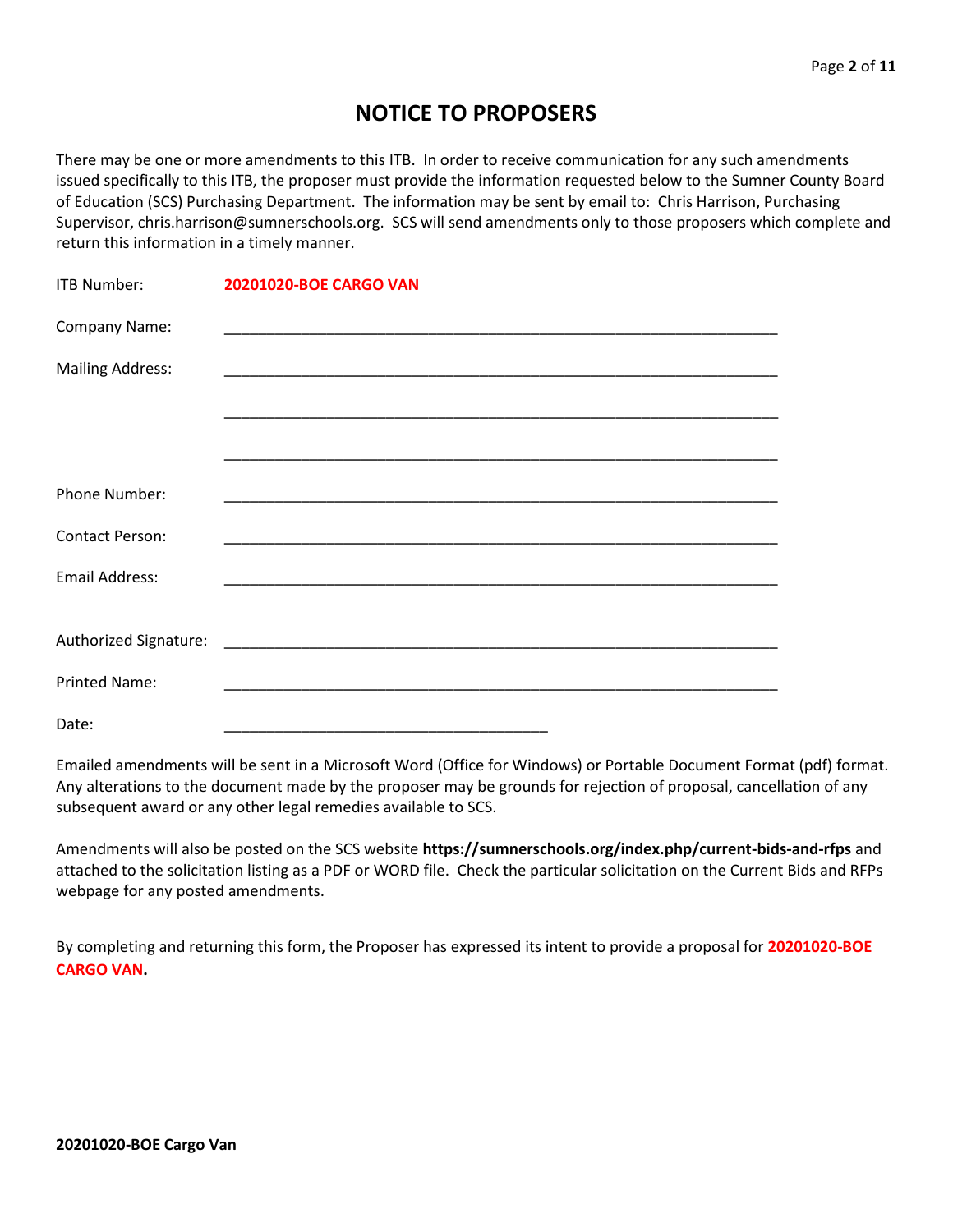## **TABLE OF CONTENTS**

- 1. Specification
- 2. Source Selection and Contract Award
- 3. Schedule of Events
- 4. Delivery of Proposals
- 5. Protests
- 6. New Vendors
- 7. Attachments
	- A. Bid Form/Certification
	- B. IRS Form W9
	- C. Standard Terms and Conditions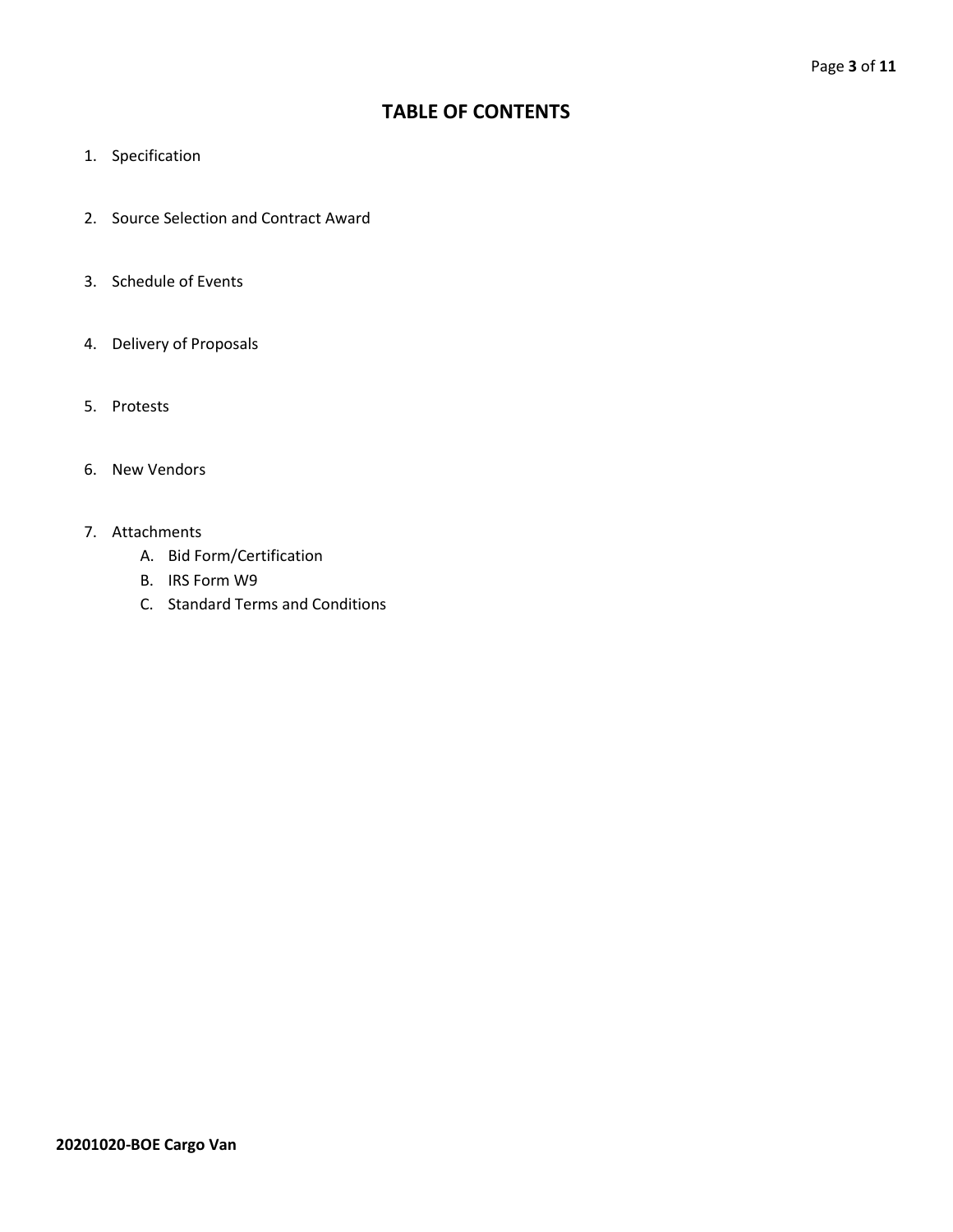1. Specification

SCS is soliciting this ITB to secure bid pricing for two cargo vans. The bid price must include cost to deliver the vehicles to the SCS Support Services Facility.

Delivery Address: Sumner County Board of Education Attn: Support Services Department 1500 Airport Road Gallatin, TN 37066

#### **SPECIFIC INFORMATION**

SCS shall accept products that meet or exceed the performance and workmanship of the information referenced in the ITB document. Bidders are to notify the Purchasing Supervisor if the specifications are not perceived to be open and fair.

Include a sales sheet with all the features included on the proposed vehicle.

Cargo Van

- New, non-titled
- 3500 series
- V6 engine (minimum)
- Automatic Transmission
- High Roof
- Exterior Color: White
- Standard Features
- Class IV Receiver Hitch
- 2. Source Selection and Contract Award
	- Award, if made, will be made to the proposer submitting the lowest cost proposal and whom is also determined to be Responsive.
		- o General Criteria to be determined "Responsive"
			- Does the proposal include all required information?
			- Does the proposal include completed attachment forms?
			- Was the proposal delivered on or before the stated deadline?
	- Upon mutual agreement by both parties, SCS shall grant the right to extend the terms, conditions and prices of contract(s) awarded from this ITB to other Institutions (such as State, Local and/or Public Agencies) who express an interest in participating in any contract that results from this ITB. Each of the "piggyback" Institutions will issue their own purchasing documents for purchase of the goods/services. Proposer agrees that SCS shall bear no responsibility or liability for any agreements between Proposer and the other Institution(s) who desire to exercise this option.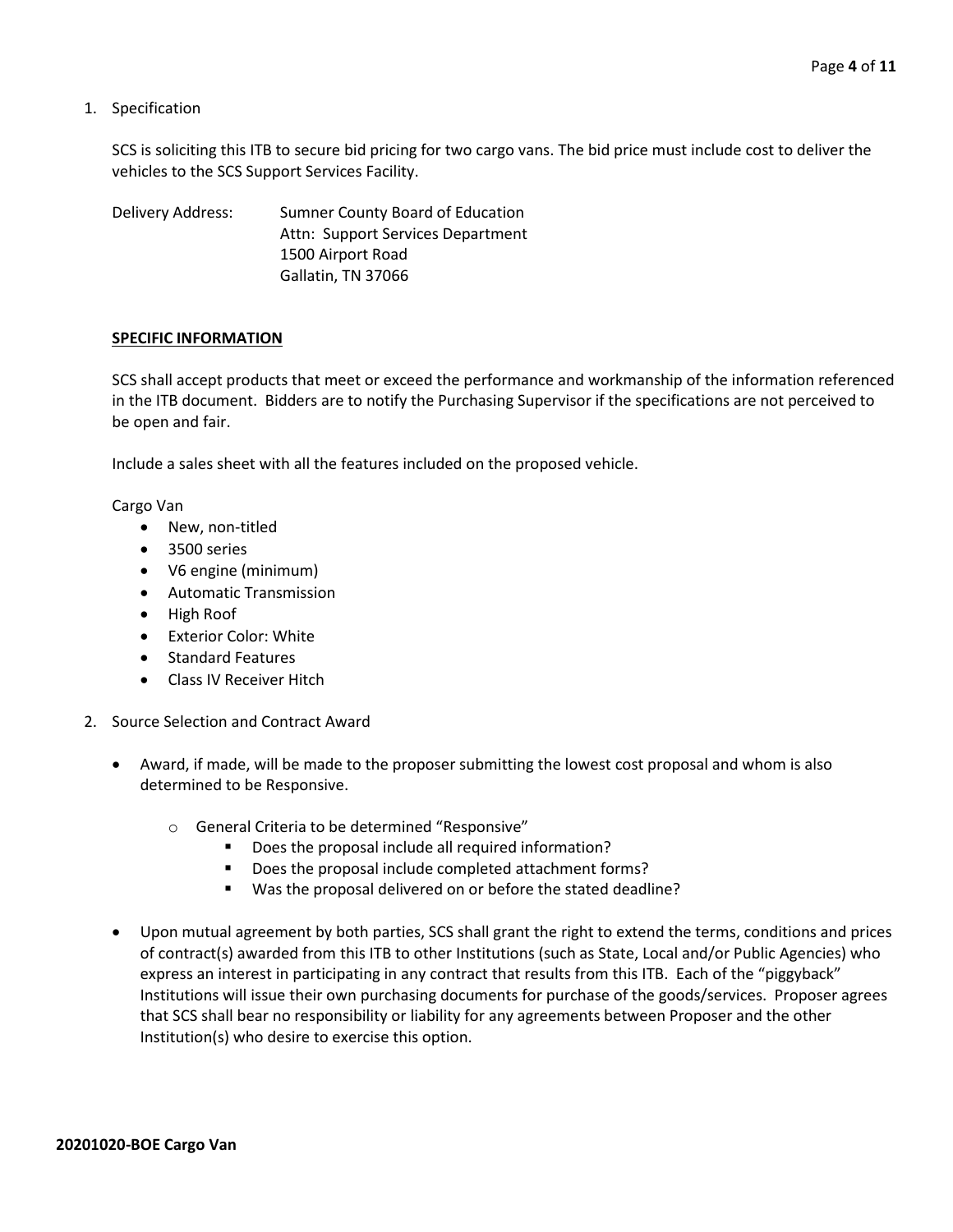3. Schedule of Events

| <b>RFP</b> Issued              | October 8, 2020                          |  |  |  |  |  |  |
|--------------------------------|------------------------------------------|--|--|--|--|--|--|
| <b>RFP Submission DEADLINE</b> | October 20, 2020 @ 10:00 a.m. Local Time |  |  |  |  |  |  |

4. Delivery of Proposals

Sealed proposals will be accepted until **October 20, 2020 @ 10:00 a.m. Local Time**. Proposals received after that time will be deemed invalid. Vendors mailing proposal packages must allow sufficient time to ensure receipt of their package by the time specified.

Due to the nature of deliveries to the SCS Support Services Facility by carriers such as UPS, FedEx and such like; the proposal package will be accepted if the date and time on the delivery confirmation are indicated to be on or before the Proposal Deadline.

| Delivery Address: | Sumner County Board of Education |
|-------------------|----------------------------------|
|                   | Attn: Purchasing Supervisor      |
|                   | 1500 Airport Road                |
|                   | Gallatin, TN 37066               |
|                   |                                  |

The package containing the proposal must be sealed and clearly marked on the outside of the package:

## **"20201020-BOE CARGO VAN" DO NOT OPEN**

#### 5. Protests

In the event that any interested party finds any part of the listed specifications, terms or conditions to be discrepant, incomplete or otherwise questionable in any respect; it shall be the responsibility of the concerned party to notify the SCS Purchasing Office of such matters immediately upon receipt of the ITB. All notifications must be sent to the Purchasing Supervisor via email at [purchasing@sumnerschools.org.](mailto:purchasing@sumnerschools.org)

Any actual or prospective Proposer who is aggrieved in connection with the ITB or award of a contract may protest to the Purchasing Supervisor and/or the Sumner County Board of Education at its regularly scheduled meeting.

- 6. New Vendors
	- To comply with Internal Revenue Service requirements, all vendors who perform any type of service are required to have a current IRS Form W-9 on file with the SCS Finance Department. It is a mandatory requirement to complete the IRS Form W-9 (Attachment 1) included in this RFP.
	- To comply with the Tennessee Lawful Employment Act (50-1-702 and 50-1-703), non-employees (individuals paid directly by the employer in exchange for the individual's labor or services) must have on file one (1) of the following documents:
		- o A valid Tennessee driver's license or photo identification;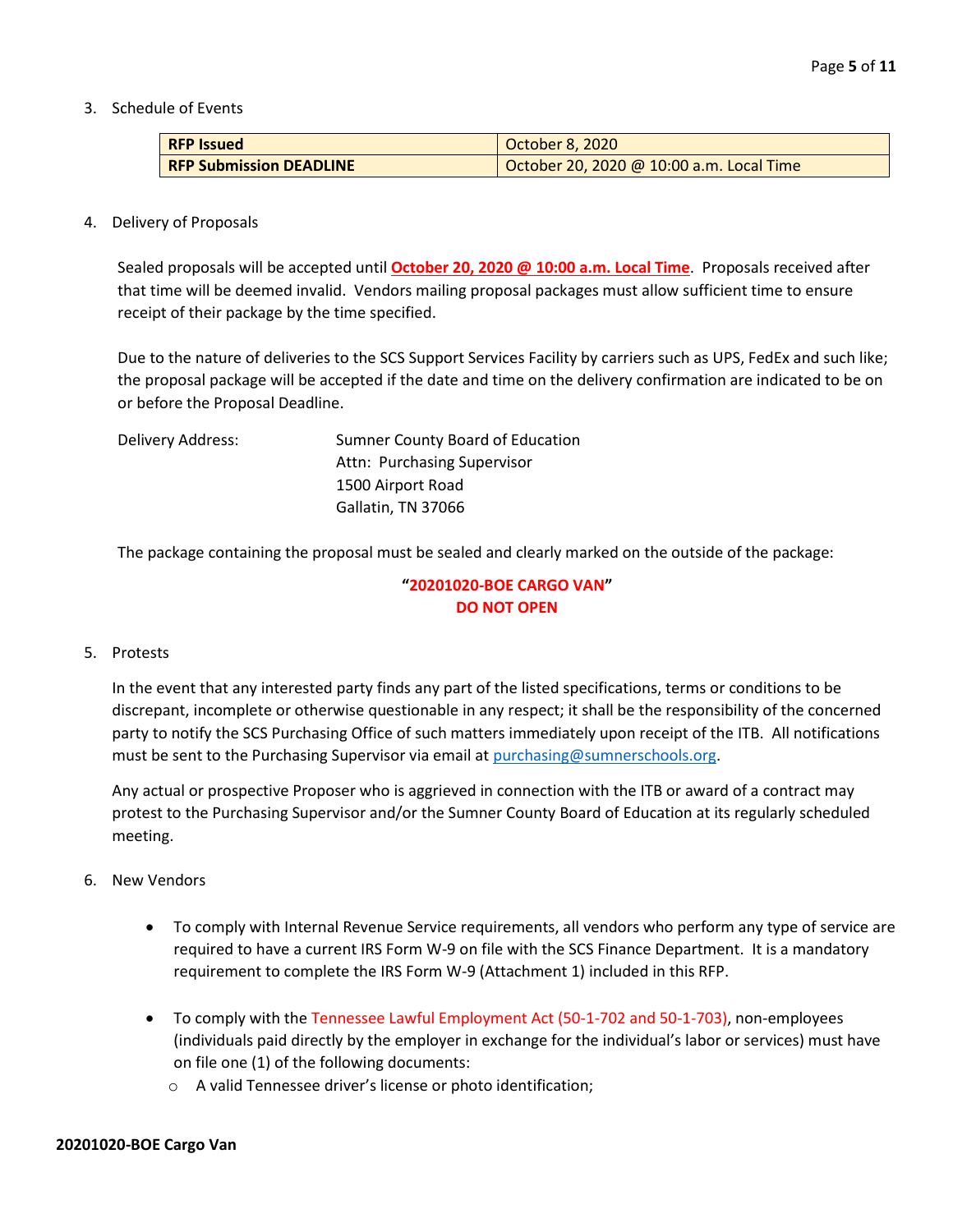- o A valid driver's license or photo identification from another state where the license requirements are at least as strict as those in Tennessee;
- o A birth certificate issued by a U.S. state, jurisdiction or territory;
- o A U.S. government issued certified birth certificate;
- o A valid, unexpired U.S. passport;
- o A U.S. certificate of birth abroad (DS-1350 or FS-545)
- o A report of birth abroad of a U.S. citizen (FS-240);
- o A certificate of citizenship (N560 or N561);
- o A certificate of naturalization (N550, N570 or N578);
- o A U.S citizen identification card (I-197 or I-179); or
- o Valid alien registration documentation or other proof of current immigration registration recognized by the United States Department of Homeland Security that contains the individual's complete legal name and current alien admission number or alien file number (or numbers if the individual has more than one number).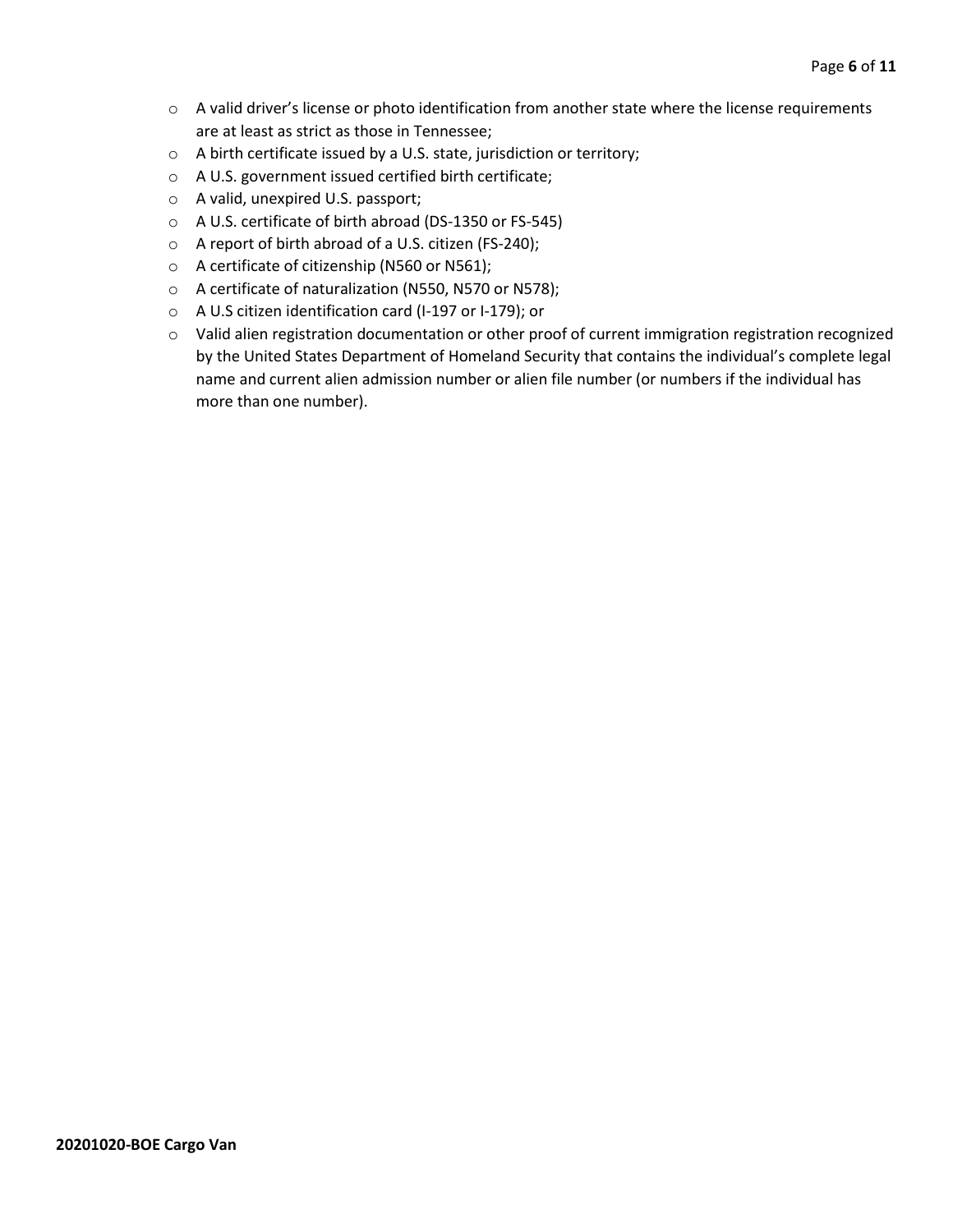#### **7.A Bid Form**



Attn: Purchasing Supervisor 1500 Airport Road Gallatin, TN 37066

Date\_\_\_\_\_\_\_\_\_\_\_\_\_\_\_\_\_\_\_\_\_\_\_\_\_\_\_\_

| <b>DESCRIPTION</b>         | <b>UNIT PRICE</b> |
|----------------------------|-------------------|
| <b>CARGO VAN</b>           |                   |
| $Quantity = 2$             |                   |
|                            |                   |
| Make                       |                   |
| Model                      |                   |
| DATE AVAILABLE FOR PICKUP: |                   |

By checking this box, Proposer agrees that SCS reserves the right to extend the terms, conditions and prices of this contract to other Institutions (such as State, Local and/or Public Agencies) who express an interest in participating in any contract that results from this ITB. Each of the piggyback Institutions will issue their own purchasing documents for the goods/service. Proposer agrees that SCS shall bear no responsibility or liability for any agreements between Proposer and the other Institution(s) who desire to exercise this option.

| <b>AUTHORIZED SIGNATURE:</b> |  |
|------------------------------|--|
|                              |  |
| <b>PRINTED NAME:</b>         |  |
|                              |  |
| TITLE:                       |  |
|                              |  |
| <b>COMPANY NAME:</b>         |  |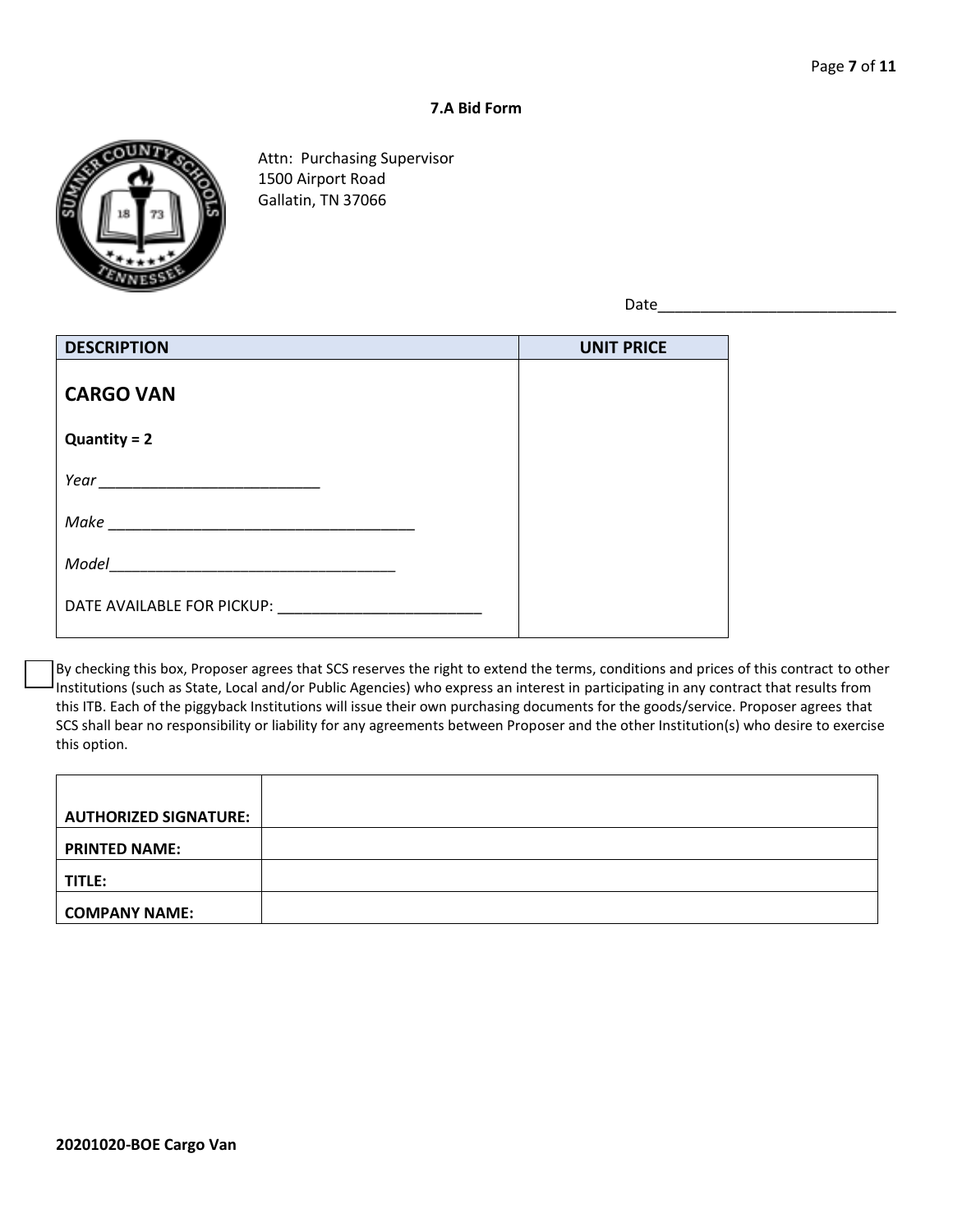### 7.B IRS Form W9

| σû                                                                                                                                                                                                                                                                                                                                                                                                                                                                                                                                                                                                                                                                                                                                                                                                        | <b>Request for Taxpayer</b><br>(Rev. December 2014)<br><b>Identification Number and Certification</b><br>Department of the Treasury<br>Internal Revenue Service<br>1 Name (as shown on your income tax return). Name is required on this line; do not leave this line blank.<br>2 Business name/disregarded entity name, if different from above |                                                                                                                                                                                                                                                                                                                                                                                                                                                                                                                                                                                                                               |                                                                                                                                                                                                                                                                                                                                                                       |                            |  |  |                                                                                                                                                                                                                              |                        | Give Form to the<br>requester. Do not<br>send to the IRS. |  |  |  |  |
|-----------------------------------------------------------------------------------------------------------------------------------------------------------------------------------------------------------------------------------------------------------------------------------------------------------------------------------------------------------------------------------------------------------------------------------------------------------------------------------------------------------------------------------------------------------------------------------------------------------------------------------------------------------------------------------------------------------------------------------------------------------------------------------------------------------|--------------------------------------------------------------------------------------------------------------------------------------------------------------------------------------------------------------------------------------------------------------------------------------------------------------------------------------------------|-------------------------------------------------------------------------------------------------------------------------------------------------------------------------------------------------------------------------------------------------------------------------------------------------------------------------------------------------------------------------------------------------------------------------------------------------------------------------------------------------------------------------------------------------------------------------------------------------------------------------------|-----------------------------------------------------------------------------------------------------------------------------------------------------------------------------------------------------------------------------------------------------------------------------------------------------------------------------------------------------------------------|----------------------------|--|--|------------------------------------------------------------------------------------------------------------------------------------------------------------------------------------------------------------------------------|------------------------|-----------------------------------------------------------|--|--|--|--|
| page<br>3 Check appropriate box for federal tax classification; check only one of the following seven boxes:<br>Specific Instructions on<br>C Corporation<br>S Corporation Partnership<br>Individual/sole proprietor or<br>Trust/estate<br>single-member LLC<br>Print or type<br>Limited liability company. Enter the tax classification (C=C corporation, S=S corporation, P=partnership) ▶<br>Note. For a single-member LLC that is disregarded, do not check LLC; check the appropriate box in the line above for<br>the tax classification of the single-member owner.<br>code (if anv)<br>Other (see instructions)<br>5 Address (number, street, and apt. or suite no.)<br>Requester's name and address (optional)<br>6 City, state, and ZIP code<br>See<br>7 List account number(s) here (optional) |                                                                                                                                                                                                                                                                                                                                                  |                                                                                                                                                                                                                                                                                                                                                                                                                                                                                                                                                                                                                               |                                                                                                                                                                                                                                                                                                                                                                       |                            |  |  | 4 Exemptions (codes apply only to<br>certain entities, not individuals; see<br>instructions on page 3):<br>Exempt payee code (if any)<br>Exemption from FATCA reporting<br>(Applies to accounts maintained outside the U.S.) |                        |                                                           |  |  |  |  |
| Part I                                                                                                                                                                                                                                                                                                                                                                                                                                                                                                                                                                                                                                                                                                                                                                                                    |                                                                                                                                                                                                                                                                                                                                                  | <b>Taxpayer Identification Number (TIN)</b>                                                                                                                                                                                                                                                                                                                                                                                                                                                                                                                                                                                   |                                                                                                                                                                                                                                                                                                                                                                       |                            |  |  |                                                                                                                                                                                                                              |                        |                                                           |  |  |  |  |
|                                                                                                                                                                                                                                                                                                                                                                                                                                                                                                                                                                                                                                                                                                                                                                                                           |                                                                                                                                                                                                                                                                                                                                                  |                                                                                                                                                                                                                                                                                                                                                                                                                                                                                                                                                                                                                               |                                                                                                                                                                                                                                                                                                                                                                       |                            |  |  |                                                                                                                                                                                                                              | Social security number |                                                           |  |  |  |  |
| Enter your TIN in the appropriate box. The TIN provided must match the name given on line 1 to avoid<br>backup withholding. For individuals, this is generally your social security number (SSN). However, for a<br>resident alien, sole proprietor, or disregarded entity, see the Part I instructions on page 3. For other<br>entities, it is your employer identification number (EIN). If you do not have a number, see How to get a<br>TIN on page 3.<br>or                                                                                                                                                                                                                                                                                                                                          |                                                                                                                                                                                                                                                                                                                                                  |                                                                                                                                                                                                                                                                                                                                                                                                                                                                                                                                                                                                                               |                                                                                                                                                                                                                                                                                                                                                                       |                            |  |  |                                                                                                                                                                                                                              |                        |                                                           |  |  |  |  |
| <b>Employer identification number</b><br>Note. If the account is in more than one name, see the instructions for line 1 and the chart on page 4 for<br>guidelines on whose number to enter.                                                                                                                                                                                                                                                                                                                                                                                                                                                                                                                                                                                                               |                                                                                                                                                                                                                                                                                                                                                  |                                                                                                                                                                                                                                                                                                                                                                                                                                                                                                                                                                                                                               |                                                                                                                                                                                                                                                                                                                                                                       |                            |  |  |                                                                                                                                                                                                                              |                        |                                                           |  |  |  |  |
|                                                                                                                                                                                                                                                                                                                                                                                                                                                                                                                                                                                                                                                                                                                                                                                                           |                                                                                                                                                                                                                                                                                                                                                  |                                                                                                                                                                                                                                                                                                                                                                                                                                                                                                                                                                                                                               |                                                                                                                                                                                                                                                                                                                                                                       |                            |  |  |                                                                                                                                                                                                                              |                        |                                                           |  |  |  |  |
| <b>Part II</b>                                                                                                                                                                                                                                                                                                                                                                                                                                                                                                                                                                                                                                                                                                                                                                                            | <b>Certification</b>                                                                                                                                                                                                                                                                                                                             |                                                                                                                                                                                                                                                                                                                                                                                                                                                                                                                                                                                                                               |                                                                                                                                                                                                                                                                                                                                                                       |                            |  |  |                                                                                                                                                                                                                              |                        |                                                           |  |  |  |  |
| Under penalties of perjury, I certify that:<br>1. The number shown on this form is my correct taxpayer identification number (or I am waiting for a number to be issued to me); and<br>2. I am not subject to backup withholding because: (a) I am exempt from backup withholding, or (b) I have not been notified by the Internal Revenue<br>Service (IRS) that I am subject to backup withholding as a result of a failure to report all interest or dividends, or (c) the IRS has notified me that I am<br>no longer subject to backup withholding; and<br>3. I am a U.S. citizen or other U.S. person (defined below); and                                                                                                                                                                            |                                                                                                                                                                                                                                                                                                                                                  |                                                                                                                                                                                                                                                                                                                                                                                                                                                                                                                                                                                                                               |                                                                                                                                                                                                                                                                                                                                                                       |                            |  |  |                                                                                                                                                                                                                              |                        |                                                           |  |  |  |  |
|                                                                                                                                                                                                                                                                                                                                                                                                                                                                                                                                                                                                                                                                                                                                                                                                           |                                                                                                                                                                                                                                                                                                                                                  | 4. The FATCA code(s) entered on this form (if any) indicating that I am exempt from FATCA reporting is correct.                                                                                                                                                                                                                                                                                                                                                                                                                                                                                                               |                                                                                                                                                                                                                                                                                                                                                                       |                            |  |  |                                                                                                                                                                                                                              |                        |                                                           |  |  |  |  |
|                                                                                                                                                                                                                                                                                                                                                                                                                                                                                                                                                                                                                                                                                                                                                                                                           | instructions on page 3.                                                                                                                                                                                                                                                                                                                          | Certification instructions. You must cross out item 2 above if you have been notified by the IRS that you are currently subject to backup withholding<br>because you have failed to report all interest and dividends on your tax return. For real estate transactions, item 2 does not apply. For mortgage<br>interest paid, acquisition or abandonment of secured property, cancellation of debt, contributions to an individual retirement arrangement (IRA), and<br>generally, payments other than interest and dividends, you are not required to sign the certification, but you must provide your correct TIN. See the |                                                                                                                                                                                                                                                                                                                                                                       |                            |  |  |                                                                                                                                                                                                                              |                        |                                                           |  |  |  |  |
| Sign<br>Here                                                                                                                                                                                                                                                                                                                                                                                                                                                                                                                                                                                                                                                                                                                                                                                              | Signature of                                                                                                                                                                                                                                                                                                                                     |                                                                                                                                                                                                                                                                                                                                                                                                                                                                                                                                                                                                                               |                                                                                                                                                                                                                                                                                                                                                                       |                            |  |  |                                                                                                                                                                                                                              |                        |                                                           |  |  |  |  |
|                                                                                                                                                                                                                                                                                                                                                                                                                                                                                                                                                                                                                                                                                                                                                                                                           | U.S. person $\blacktriangleright$<br><b>General Instructions</b>                                                                                                                                                                                                                                                                                 |                                                                                                                                                                                                                                                                                                                                                                                                                                                                                                                                                                                                                               | · Form 1098 (home mortgage interest), 1098-E (student loan interest), 1098-T<br>(tuition)                                                                                                                                                                                                                                                                             | Date $\blacktriangleright$ |  |  |                                                                                                                                                                                                                              |                        |                                                           |  |  |  |  |
|                                                                                                                                                                                                                                                                                                                                                                                                                                                                                                                                                                                                                                                                                                                                                                                                           |                                                                                                                                                                                                                                                                                                                                                  | Section references are to the Internal Revenue Code unless otherwise noted.                                                                                                                                                                                                                                                                                                                                                                                                                                                                                                                                                   | • Form 1099-C (canceled debt)                                                                                                                                                                                                                                                                                                                                         |                            |  |  |                                                                                                                                                                                                                              |                        |                                                           |  |  |  |  |
| Future developments. Information about developments affecting Form W-9 (such<br>as legislation enacted after we release it) is at www.irs.gov/fw9.                                                                                                                                                                                                                                                                                                                                                                                                                                                                                                                                                                                                                                                        |                                                                                                                                                                                                                                                                                                                                                  | . Form 1099-A (acquisition or abandonment of secured property)                                                                                                                                                                                                                                                                                                                                                                                                                                                                                                                                                                |                                                                                                                                                                                                                                                                                                                                                                       |                            |  |  |                                                                                                                                                                                                                              |                        |                                                           |  |  |  |  |
|                                                                                                                                                                                                                                                                                                                                                                                                                                                                                                                                                                                                                                                                                                                                                                                                           | <b>Purpose of Form</b>                                                                                                                                                                                                                                                                                                                           |                                                                                                                                                                                                                                                                                                                                                                                                                                                                                                                                                                                                                               | Use Form W-9 only if you are a U.S. person (including a resident alien), to<br>provide your correct TIN.                                                                                                                                                                                                                                                              |                            |  |  |                                                                                                                                                                                                                              |                        |                                                           |  |  |  |  |
| An individual or entity (Form W-9 requester) who is required to file an information<br>return with the IRS must obtain your correct taxpayer identification number (TIN)<br>which may be your social security number (SSN), individual taxpayer identification<br>number (ITIN), adoption taxpayer identification number (ATIN), or employer<br>identification number (EIN), to report on an information return the amount paid to<br>you, or other amount reportable on an information return. Examples of information<br>returns include, but are not limited to, the following:                                                                                                                                                                                                                        |                                                                                                                                                                                                                                                                                                                                                  |                                                                                                                                                                                                                                                                                                                                                                                                                                                                                                                                                                                                                               | If you do not return Form W-9 to the requester with a TIN, you might be subject<br>to backup withholding. See What is backup withholding? on page 2.<br>By signing the filled-out form, you:<br>1. Certify that the TIN you are giving is correct (or you are waiting for a number<br>to be issued).<br>2. Certify that you are not subject to backup withholding, or |                            |  |  |                                                                                                                                                                                                                              |                        |                                                           |  |  |  |  |
|                                                                                                                                                                                                                                                                                                                                                                                                                                                                                                                                                                                                                                                                                                                                                                                                           | · Form 1099-INT (interest earned or paid)                                                                                                                                                                                                                                                                                                        |                                                                                                                                                                                                                                                                                                                                                                                                                                                                                                                                                                                                                               | 3. Claim exemption from backup withholding if you are a U.S. exempt payee. If<br>applicable, you are also certifying that as a U.S. person, your allocable share of                                                                                                                                                                                                   |                            |  |  |                                                                                                                                                                                                                              |                        |                                                           |  |  |  |  |
| . Form 1099-DIV (dividends, including those from stocks or mutual funds)                                                                                                                                                                                                                                                                                                                                                                                                                                                                                                                                                                                                                                                                                                                                  |                                                                                                                                                                                                                                                                                                                                                  |                                                                                                                                                                                                                                                                                                                                                                                                                                                                                                                                                                                                                               | any partnership income from a U.S. trade or business is not subject to the                                                                                                                                                                                                                                                                                            |                            |  |  |                                                                                                                                                                                                                              |                        |                                                           |  |  |  |  |
| . Form 1099-MISC (various types of income, prizes, awards, or gross proceeds)<br>withholding tax on foreign partners' share of effectively connected income, and<br>. Form 1099-B (stock or mutual fund sales and certain other transactions by<br>4. Certify that FATCA code(s) entered on this form (if any) indicating that you are<br>brokers)<br>exempt from the FATCA reporting, is correct. See What is FATCA reporting? on                                                                                                                                                                                                                                                                                                                                                                        |                                                                                                                                                                                                                                                                                                                                                  |                                                                                                                                                                                                                                                                                                                                                                                                                                                                                                                                                                                                                               |                                                                                                                                                                                                                                                                                                                                                                       |                            |  |  |                                                                                                                                                                                                                              |                        |                                                           |  |  |  |  |
| page 2 for further information.<br>· Form 1099-S (proceeds from real estate transactions)                                                                                                                                                                                                                                                                                                                                                                                                                                                                                                                                                                                                                                                                                                                 |                                                                                                                                                                                                                                                                                                                                                  |                                                                                                                                                                                                                                                                                                                                                                                                                                                                                                                                                                                                                               |                                                                                                                                                                                                                                                                                                                                                                       |                            |  |  |                                                                                                                                                                                                                              |                        |                                                           |  |  |  |  |

Cat. No. 10231X

Form W-9 (Rev. 12-2014)

· Form 1099-K (merchant card and third party network transactions)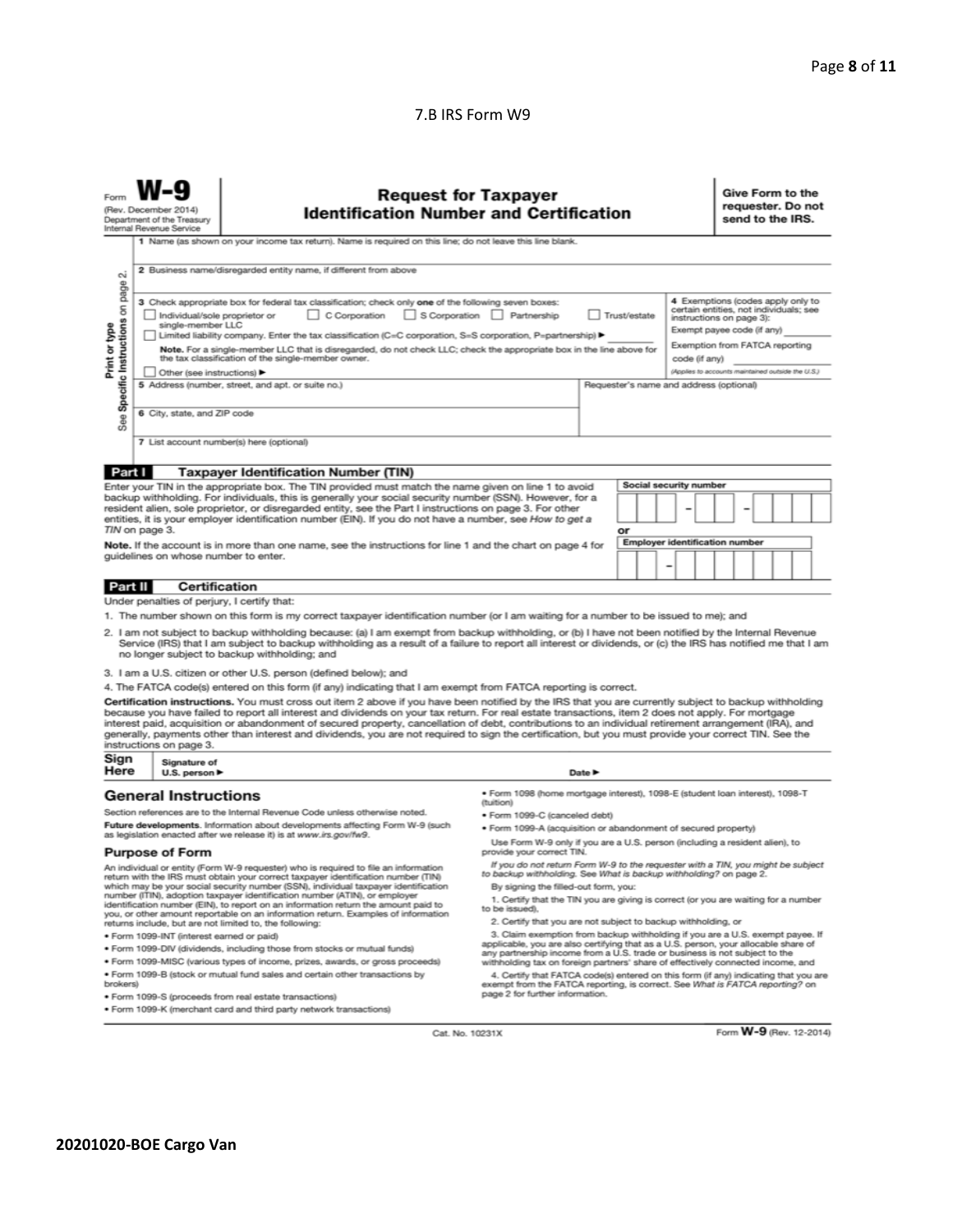#### **ATTACHMENT 7.C – Standard Terms & Conditions SUMNER COUNTY BOARD OF EDUCATION (SCS)**

#### **1. PREPARATION AND SUBMISSION OF BID.**

- **a.** Failure to examine any drawings**,** specifications, or instructions will be at the proposer's risk. Any deviation from the stated terms, conditions and specifications must be coordinated with and approved in writing by the SCS Purchasing Supervisor.
- **b.** RFP/ITB SUBMITTAL / SIGNATURE: Proposal shall give the full name and business address of the bidder. If the proposer is a corporation, the name shall be stated as it is in the corporate charter. Proposals must be signed in ink by the proposer's authorized agent. Unsigned proposals will be rejected. Proposals are to be sealed and the outside of the envelope is to reference the RFP/ITB number. The person signing the proposal must show their title, and if requested by the institution, must furnish satisfactory proof of his or her authority to bind his or her company in contract. Proposer understands that by submitting a proposal with an authorized signature, it shall constitute an offer to SCS. Proposals must be typewritten or in ink; otherwise they may not be considered. Purchase orders will be issued to the firm name appearing on the W9. Electronic submissions via email, fax, etc. shall not be accepted.
- **c.** SCS is not responsible for any costs incurred by any vendor pursuant to the RFP/ITB. The vendor shall be responsible for all costs incurred in connection with the preparation and submission of its proposal.
- **d.** All proposers must be in compliance with T.C.A. § 62-6-119 at the time of proposal submission and provide evidence of compliance with the applicable provisions of the chapter before such proposal may be considered.
- **e.** Proposals are to be received in the location designated in the RFP/ITB no later than the specified date and time. Late submissions will NOT be opened or considered.
- **f.** No erasures permitted. Errors may be crossed out and corrections printed in ink or typewritten adjacent to error and must be initialed in ink by person signing the proposal.
- **g.** Specifications: Reference to available specifications shall be sufficient to make the terms of the specifications binding on the proposer. The use of the name of a manufacturer, or any special brand or make in describing an item does not restrict the proposer to that manufacturer or specific article, unless specifically stated. Comparable products of other manufacturers will be considered if proof of compatibility is contained in the proposal. Proposers are required to notify SCSs Purchasing Supervisor whenever specifications/procedures are not perceived to be fair and open. The articles on which the proposal is submitted must be equal or superior to that specified. Informative and Descriptive Literature: The proposer must show brand or trade names of the articles proposed, when applicable. It shall be the responsibility of the proposer, including proposer's whose product is referenced, to furnish with the proposer such specifications, catalog pages, brochures or other data as will provide an adequate basis for determining the quality and functional capabilities of the product offered. Failure to provide this data may be considered valid justification for rejection of proposer.
- **h.** Samples: Samples of items when called for, must be furnished free of expense, and if not destroyed will, upon proposer's request within ten (10) days of RFP/ITB opening, be returned at the proposer's expense. Each sample must be labeled with the proposer's name, manufacturer's brand name and number, RFP/ITB number and item reference.
- **i.** Time of Performance: The number of calendar days in which delivery is to be made after receipt of order shall be stated in the RFP/ITB and may be a factor in making an award, price notwithstanding. If no delivery time is stated in the bid, bidder agrees that delivery is to be made within two weeks (10 business days) of order.
- **j.** Transportation and delivery charges should be included in the price and be fully prepaid by the vendor to the destination specified in the RFP/ITB. Proposal prices shall include delivery of all items F.O.B. destination.
- **k.** New materials and supplies must be delivered unless otherwise specifically stated in the RFP/ITB.
- **l.** Alternate/multiple bids will not be considered unless specifically called for in the RFP/ITB.
- **m.** Only proposals submitted on RFP/ITB forms furnished by SCS will be considered.
- **n.** By signing this RFP/ITB where indicated, the proposer agrees to strictly abide by all applicable local, state and federal statutes and regulations. The proposer further certifies that this proposer is made without collusion or fraud.
- **o.** Error in Proposal. In case of error in the extension of prices in the proposal, the unit price will govern. Late submissions will NOT be opened or considered. Proposers are cautioned to verify their proposals before submission, as amendments received after the RFP/ITB deadline will not be considered. No proposals shall be altered, amended or withdrawn after opening. After proposal opening, a proposer may withdraw a proposal only when there is obvious clerical error such as a misplaced decimal point, or when enforcement of the proposal would impose unconscionable hardship due to an error in the proposal resulting in a quotation substantially below the other proposals received. Proposal withdrawals will be considered only upon written request of the proposer.
- **2. OPEN RECORDS.** In order to comply with the provisions of the Tennessee Open Records Act, all proposals will be publicly opened and are subject to public inspection after the award upon written request. Proposers may be present at RFP/ITB opening. Summary information will be posted the SCS website, www.sumnerschools.org under the Invitation to Bid link.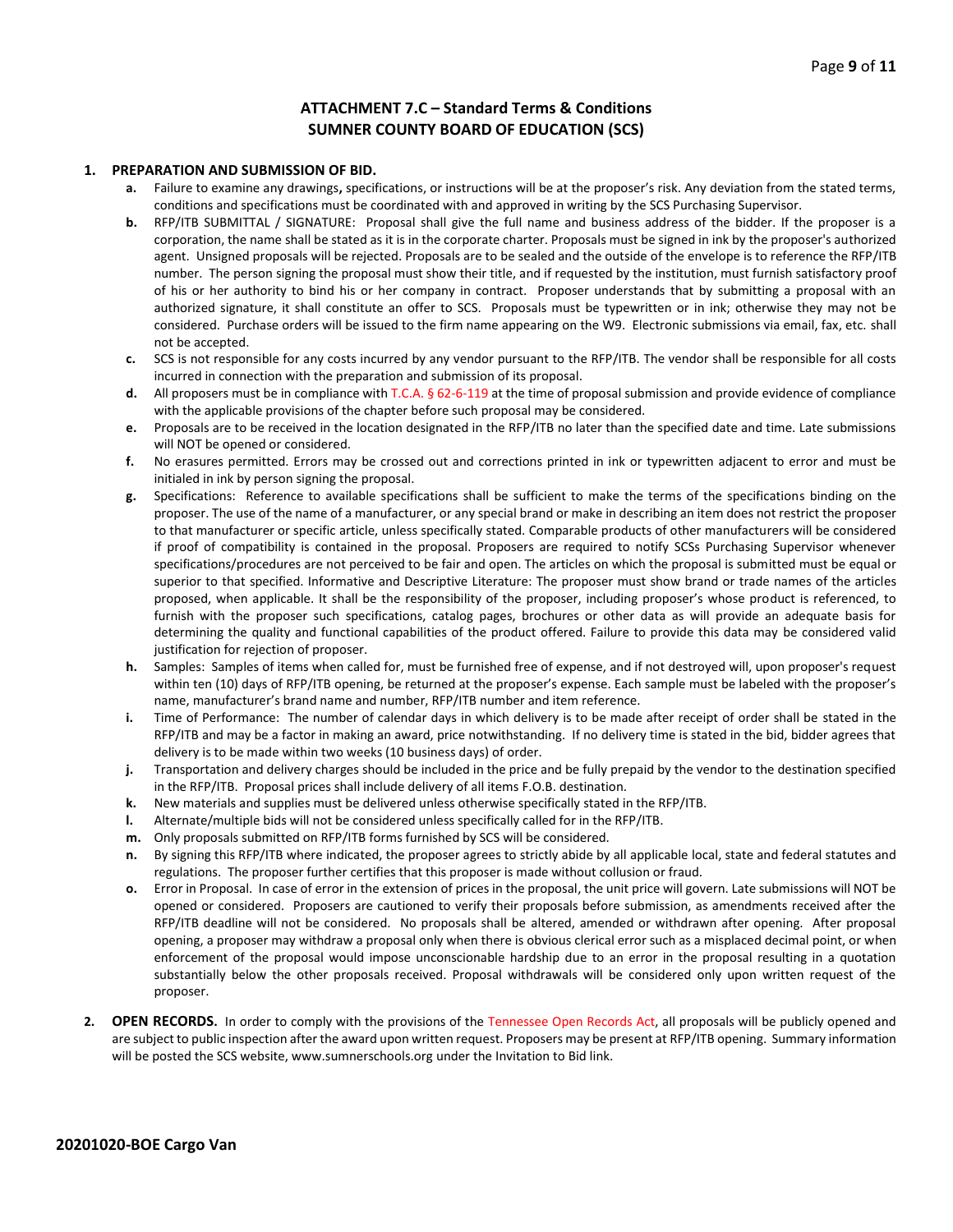- **3. ACCEPTANCE AND AWARD.** SCS reserves the right to reject any and all proposals and to waive any informality in proposals and, unless otherwise specified by the proposer to accept any item in the proposal. Action to reject all proposals shall be taken for unreasonably high prices, errors in the proposal documents, cessation of need, unavailability of funds, or any other reason approved by SCS.
	- **a.** Contracts and purchases will be made with the lowest, responsive, responsible, qualified proposer. The quality of the articles to be supplied, their conformity with the specifications, their suitability to the requirements of the Institution, cash discount offered, and the delivery terms will be taken into consideration.
	- **b.** Any deviation from these stated terms, specifications and conditions must be coordinated with and approved in writing by the Purchasing Supervisor.
	- **c.** Prices quoted on the response (if any) are to be considered firm and binding until the said equipment, supplies or services are in the possession of SCS.
	- **d.** SCS reserves the right to order more or less than the quantity listed in the proposal.
	- **e.** If a proposer fails to state a time within which a proposal must be accepted, it is understood and agreed that SCS shall have ninety (90) days to accept.
	- **f.** No purchase or contract is authorized or valid until the issuance of a SCS purchase order in accordance with SCS policy. No SCS employee is authorized to purchase equipment, supplies or services prior to the issuance of such a purchase order.
	- **g.** The contract may not be assigned without written SCS consent.
	- **h.** If the appropriate space is marked on the RFP/ITB, other Institutions (such as State, Local and/or Public Agencies) may purchase off the contract during the same period as SCS.
	- **i.** The awarded proposer will be required to post a performance and payment bond in the amount of 25% of the contract price if it exceeds \$100,000 as stated by T.C.A. §12-4-201.
	- **j.** If the project cost is in excess of \$25,000 a performance bond must be secured by the requesting part in an amount equal to the market improvement value.
	- **k.** By submission of this bid and signature thereof, the Bidder acknowledges compliance with the provisions of Public Chapter No. 587 / Senate Bill No. 2048 (Employee Background Check). The Bidder further agrees to submit a formal certification thereof prior to commencing work.
- **4. PAYMENT**. Payment terms must be specified in the proposal, including any discounts for early payment. Partial payments will not be approved unless justification for such payment can be shown. Terms will be NET 30 days. Payment will not be made until the conditions and specifications of the RFP/ITB are inspected and approved as conforming by persons appointed by SCS.
- **5. DEFAULT OF SELECTED VENDOR.** In case of vendor default, SCS may procure the articles or services from other sources and hold the defaulting vendor responsible for any resulting cost. If the awarded vendor violates any terms of their response, the contract, SCS policy or any law, they may be disqualified from proposing for a period of two years for minor violations or longer for major violations. Proposals from disqualified proposers will not be accepted during the period of disqualification.
- **6. INSPECTION OF PURCHASES.** Articles received which are not equivalent will not be accepted and will be picked up by the vendor or returned to vendor, shipping charges collect. SCS shall have a reasonable period in which to inspect and accept or reject materials without liability. If necessity requires SCS to use nonconforming materials, an appropriate reduction in payment may be made.
- **7. TAXES.** SCS is tax exempt; do not include taxes in quotation. Vendors making improvements or additions to or performing repair work on real property for SCS are liable for any applicable sales or use tax on tangible personal property used in connection with the contract or furnished to vendors by the state for use under the contract.
- **8. NONDISCRIMINATION.** SCS is an equal opportunity employer. SCS and bidder agree to comply with Titles VI and VII of the Civil Rights Act of 1964, Title IX of the Education Amendments of 1972, Section 504 of the Rehabilitation Act of 1973, Executive Order 11,246, the Americans with Disabilities Act of 1990, if applicable, and the related regulations to each. Each party assures that it will not discriminate against any individual including, but not limited to employees or applicants for employment and/or students, because of race, religion, creed, color, sex, age, disability, veteran status or national origin. In the event that any claims should arise with regards to violations of any such local, state or federal law, statues, rule or regulations, the vendor will indemnify and hold SCS harmless for any damages, including court costs or attorney fees, which might be incurred.
- **9. PROHIBITIONS/NO VENDOR CONTRACT FORM.** Acceptance of gifts from vendors is prohibited. T.C.A. §12-4-106. The contract documents for purchase under this RFP/ITB shall consist of the successful proposer's bid and SCSs purchase order. The proposer may request exceptions to terms and conditions and/or request SCS to accept other terms and conditions by means of subsequent documents such as invoices, warranty agreements, license agreements, etc. All subsequent documents shall be open to revision for impermissible language. SCS reserves the right to render the proposal unresponsive and subject the proposal to rejection if successful terms cannot be negotiated.